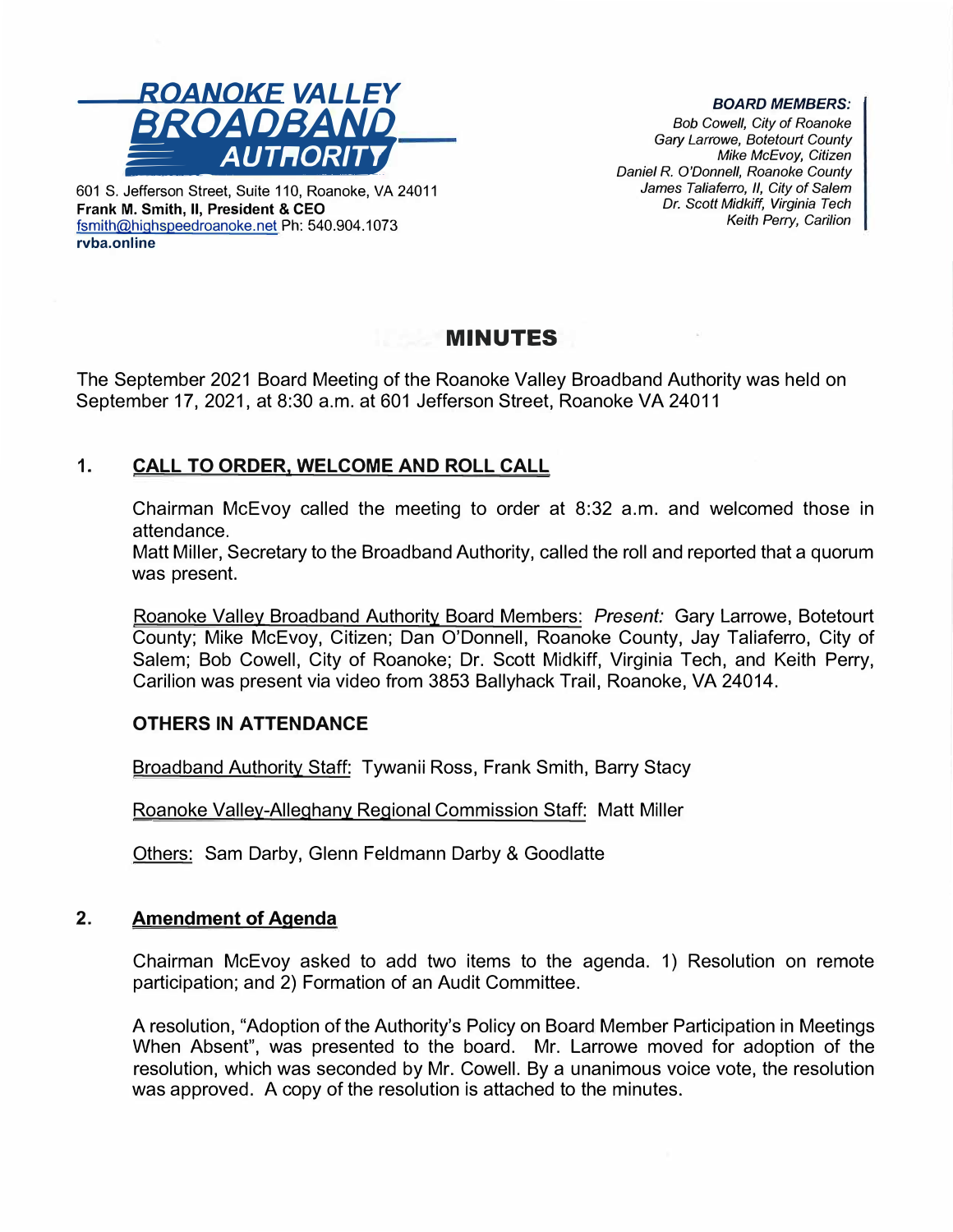### Page 2 of 3

Mr. McEvoy stated that the board needed to create an Audit Committee. Mr. Cowell made a motion to have Mr. Smith and Mr. McEvoy serve on the Audit Committee. Mr. Larrowe made a second to the motion. By a unanimous voice vote, the resolution was approved. A copy of the resolution is attached to the minutes.

#### $3<sub>1</sub>$ **Approval of Minutes**

The April 16, 2021, minutes were presented. Dr. Midkiff moved for approval and Dan O'Donnell seconded the motion. The motion was adopted by a unanimous voice vote.

#### **Treasurer's Report** 4.

Frank Smith gave an overview of the financial statements for July and August 2021. Mr. Smith mentioned that the year is going well and on track.

#### **RVBA Project Update** 5.

Mr. Frank Smith gave a project update by presenting a slide show. The network is in the process of having upgrades for increased 10G and 100G support. The RVBA will be providing service to various Carilion facilities included the new development at Tanglewood. Five VATI grants were submitted to the state for projects in the region. Communications and public relations are being refined with improvements to the website and rebranding. Several RFPs have been issued relating to rebranding and marketing. Mr. Smith handed out a sample RVBA Board Update newsletter which will be initiated in October.

#### **Compensation Study for RVBA Employees** 6.

Mr. McEvoy stated that there is a need to better understand how the staff of the RVBA should be compensated based on industry standards. Pearl Meyer was recommended as a firm that could conduct a compensation study for RVBA employees, and Mr. McEvoy is in the process of getting a quote and scope of work that would address current and future positions, as well as job descriptions. Mr. McEvoy will report back at a future meeting with more details.

#### $\overline{7}$ . **Approval of Mr. Smith's Annual Review**

Mr. Smith provided the board with a handout on performance goals based on his annual review in July. Mr. Cowell asked if a metric could be added about how revenue growth compares to the previous year. Dr. Midkiff asked if a cyber security review or audit could be added as a function of the review. Mr. McEvoy asked if external affairs and General Assembly type activities could be added. Mr. Cowell asked if Mr. Smith could be available to update councils or boards on a yearly basis. Mr. Larrowe asked if outside funding and grants could be added as a metric. Mr. Smith stated these items could be added to the performance list. Mr. O'Donnell made a motion to modify the contract for Mr. Smith as